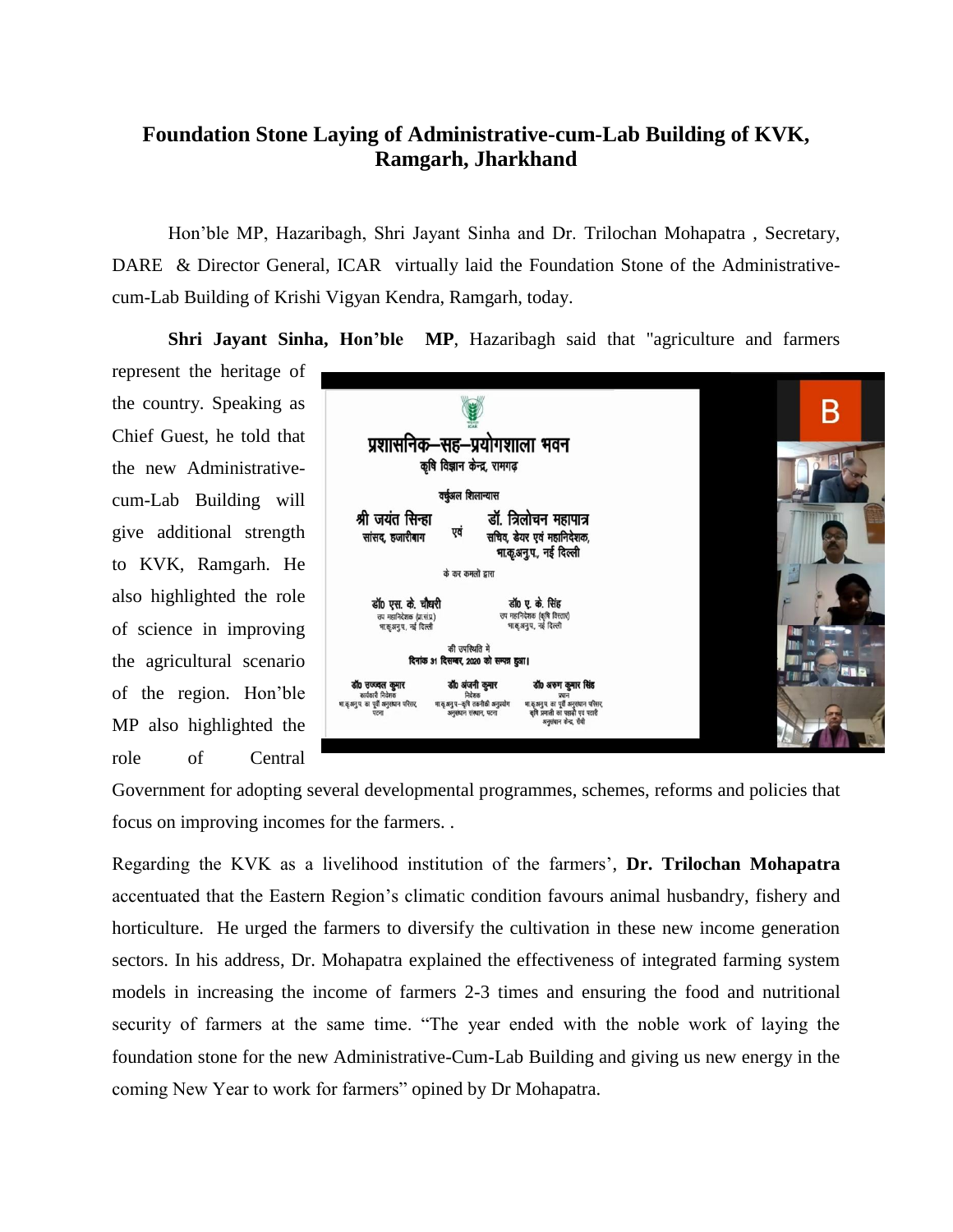**Dr. Ashok Kumar Singh**, Deputy Director General (Agricultural Extension), ICAR emphasized on entrepreneurship and incubation programmes of the KVKs. He said that the KVK became the brand name among farmers and helped the farmers in their day-to-day farming. This new KVK will be strengthened as the technology-focused institution to solve the agricultural problems of this region.

**Dr. S.K. Chaudhary, Deputy Director** General (NRM) highlighted the work of KVK, Ramgarh and stressed upon increasing the farmers' income by including



secondary agriculture interventions, and capacity building of farmers, and capacity building among farmers.

Earlier, **Dr Ujjwal Kumar, Director (A),** ICAR-Research Complex for Eastern Region, Patna, welcomed the dignitaries and outlined the efforts being made in making of KVK, Ramgarh so far. He informed that the proposed building of the KVK, Ramgarh will be built at an estimated cost of Rs1.38 crore, and is expected to be completed by end of the year, 2021. Dr Anjani Kumar, Director, ATARI, Patna highlighted the role of the KVKs in agricultural development

A Kishan Goshthi was also organized on this occasion. More than 100 farmers from Ramgarh district participated in the event. The Officials of ICAR and State Agricultural Universities, directors of different ICAR institute, staff members from ICAR sister institutes, KVKs and farmers virtually participated in the event.

Dr Dushyant Raghav, Incharge PC & SMS (Plant Protection), proposed the vote of thanks for the entire event.